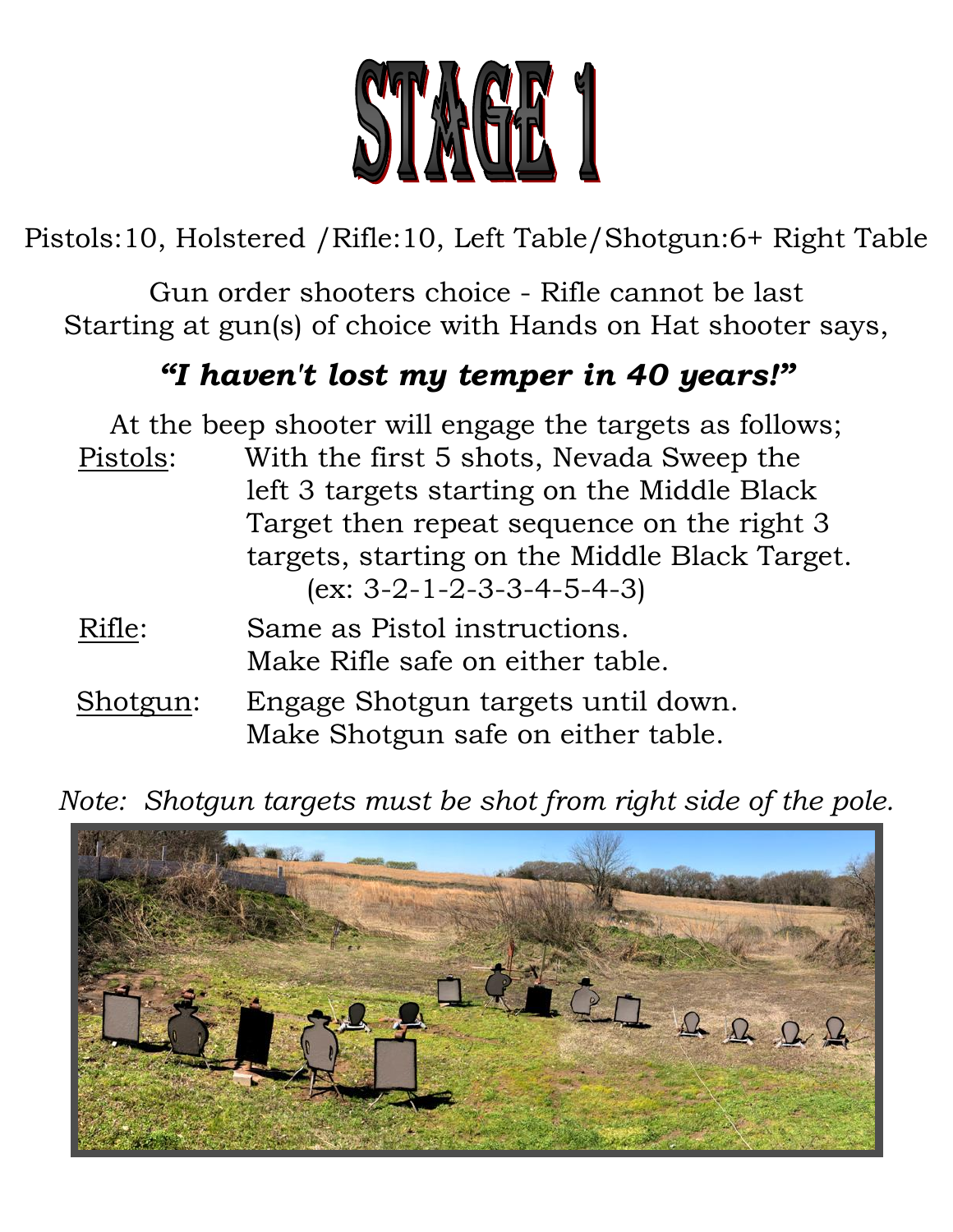

Rifle:10 Right Window/Pistols:10, Holstered/Shotgun: 4+ Left Window

Starting at the Right Window with Hands at Low Surrender shooter says,

## *"Don't push me"*

At the beep, starting on either end, shoot the Rifle targets in a Continuous Nevada Sweep. Make Rifle safe on any table. Shooter will then move to the left window and engage the Pistol targets the same as Rifle instructions. Retrieve Shotgun and knock down the left shotgun targets from the left opening first *then* the right Shotgun targets from the Right Opening. Make Shotgun safe.

 *Note: Shooter must start Shotgun with left targets first. Note: Shotgun misses must be made up from where engaged.*

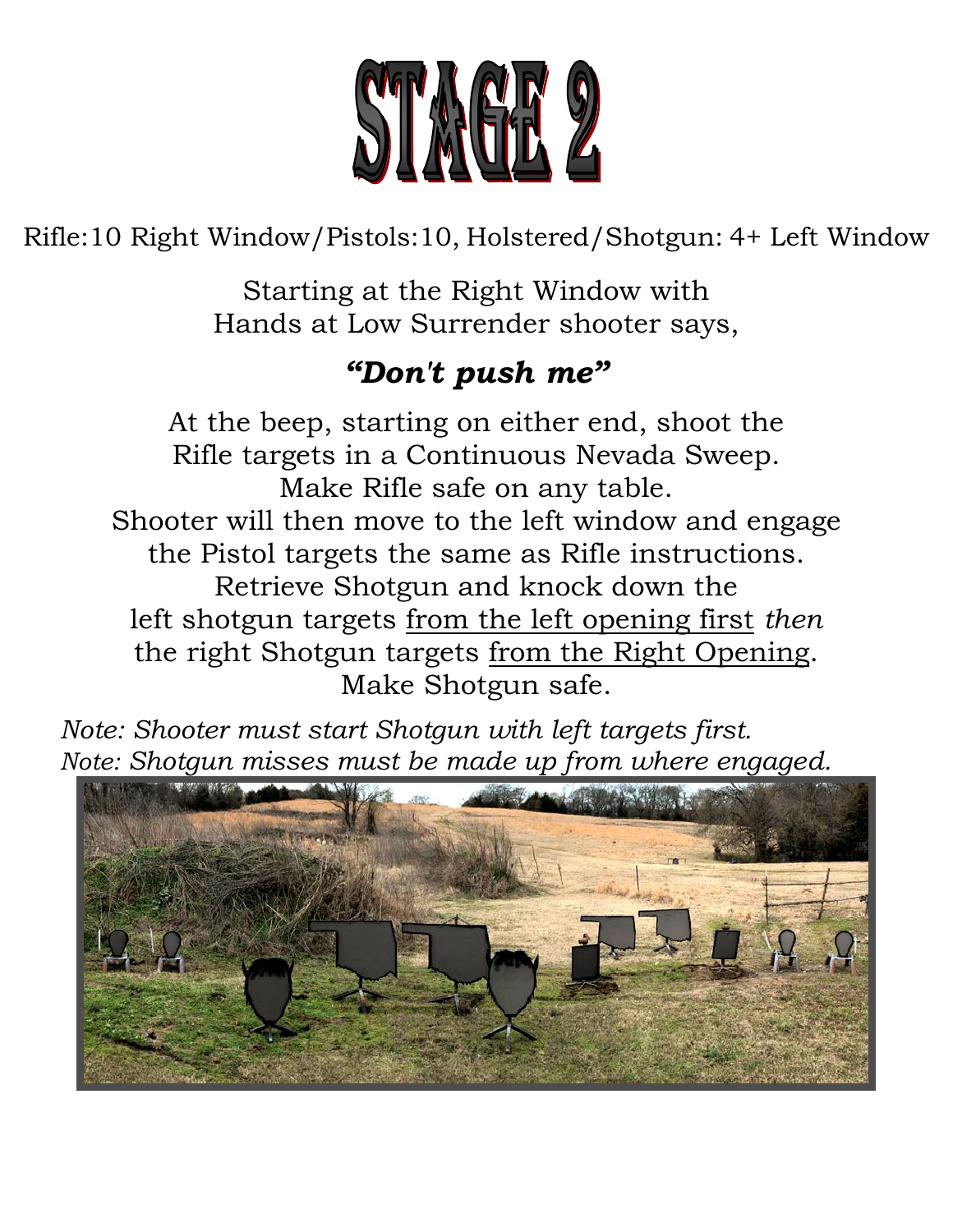

Shotgun: 2+ on Table/Rifle:10, on Table/ Pistols:10, Holstered

Starting behind the table with Shotgun in Hands shooter says,

#### *"Guess now's as good a time as any!"*

At the beep shooter will knock down the Shotgun targets. Make Shotgun safe. Engage the Rifle targets with 4 shots on each outside target and 2 shots on the middle target in any order. Make Rifle safe. Shoot the Pistol Targets the same as Rifle instructions.

*Note: This is a Stand & Deliver, Round Count Stage.*

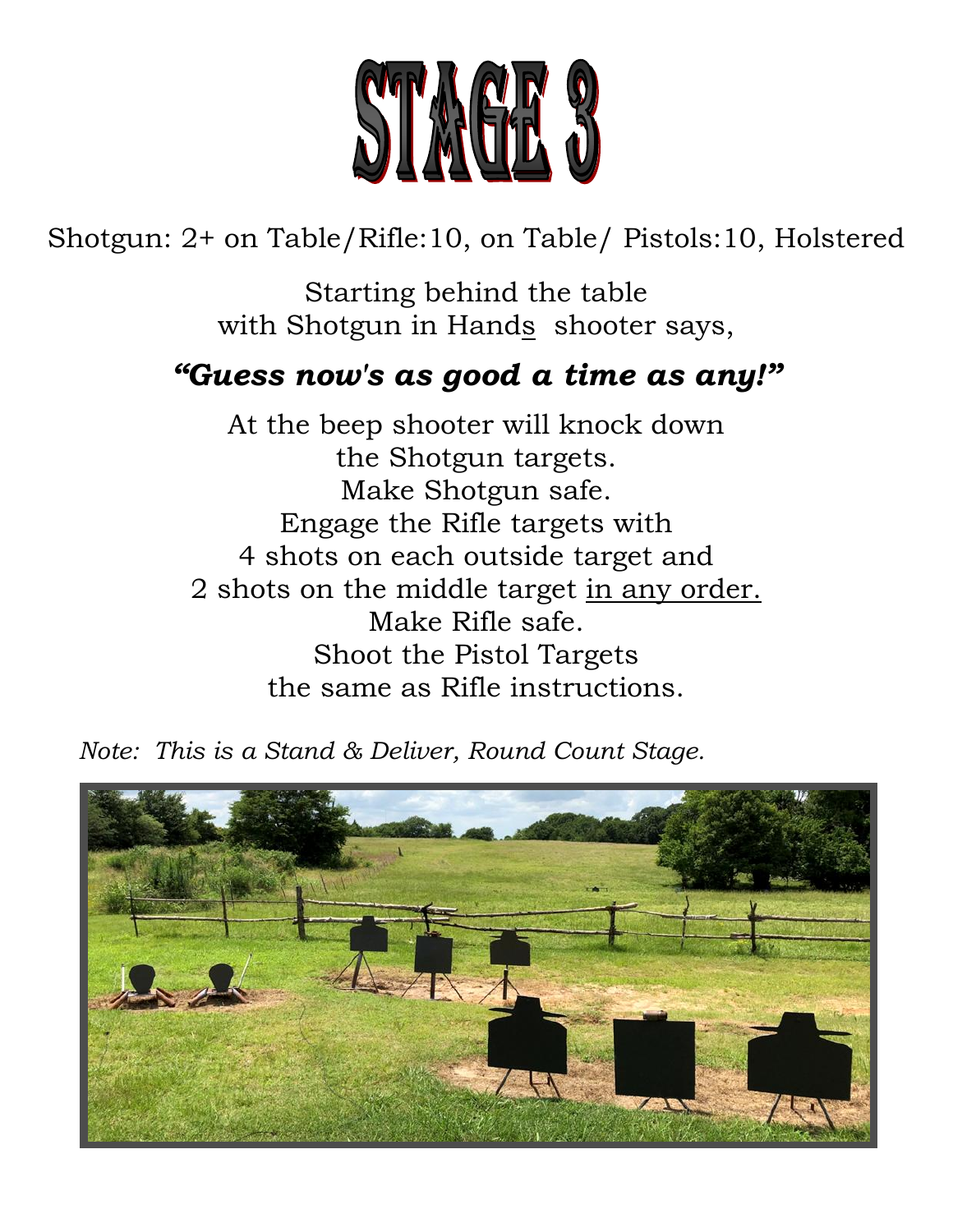

Pistols:10, Holstered /Rifle:10, Left Table/Shotgun:4+ Right Table

Gun order shooters choice - Rifle cannot be last Starting at gun(s) of choice with Hands at Sides shooter says,

### *"Don't say it's a fine morning or I'll shoot ya!"*

|          | At the beep shooter will engage the targets as follows;                  |
|----------|--------------------------------------------------------------------------|
| Pistols: | Alternate the Top 2 Targets for 5 shots then                             |
|          | the Bottom 2 Targets for 5 shots.                                        |
| Rifle:   | Alternate the Top 2 Targets for 5 shots then                             |
|          | the Bottom 2 Targets for 5 shots.                                        |
|          | Make Rifle safe on either table.                                         |
| Shotgun: | Engage Shotgun targets until down.<br>Make Shotgun safe on either table. |

 *Note: Starting position - Hands at Sides in any stance, not SASS default Note: At least some part of one boot must be PAST Milk Can when shooting Pistols*

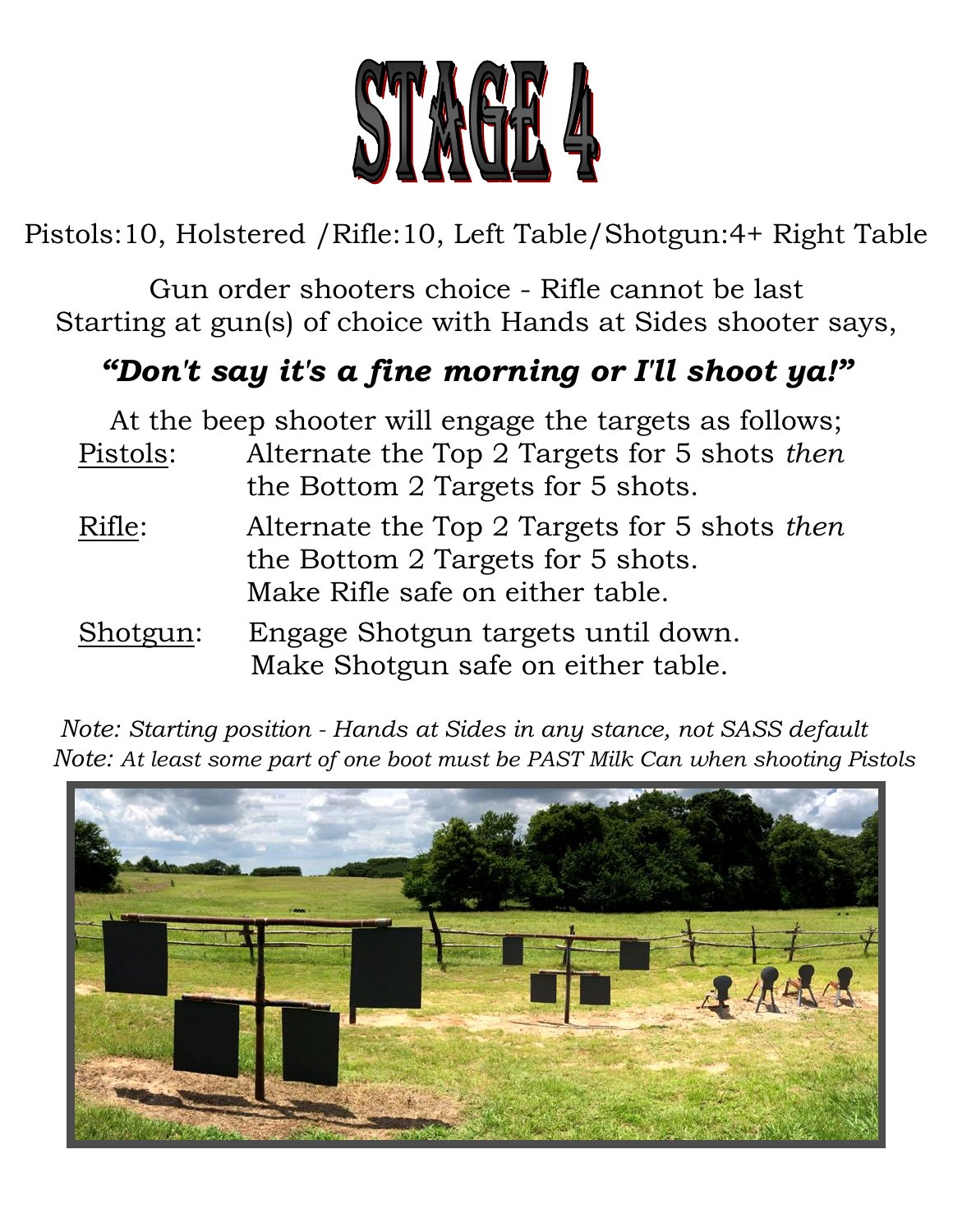

# Pistols:10, Holstered /Rifle:10, Left Table/Shotgun:4+ Right Table

Starting on the Left side of the Post at Texas Surrender shooter says,

#### *"Do ya know what a cull is Ma'am?"*

At the beep shooter will engage the Pistol targets, from the left side of the post, in a 2-1-2 Sweep starting on either end and Repeat. Retrieve Rifle and shoot the Rifle targets the same as the Pistol instructions. Make Rifle safe on either table. Move to the right table and knock down the Shotgun targets. Make Shotgun safe.

 *Note: Sweep may be shot dirty. Note: Shooter must be on the left side of the post when shooting Pistols*